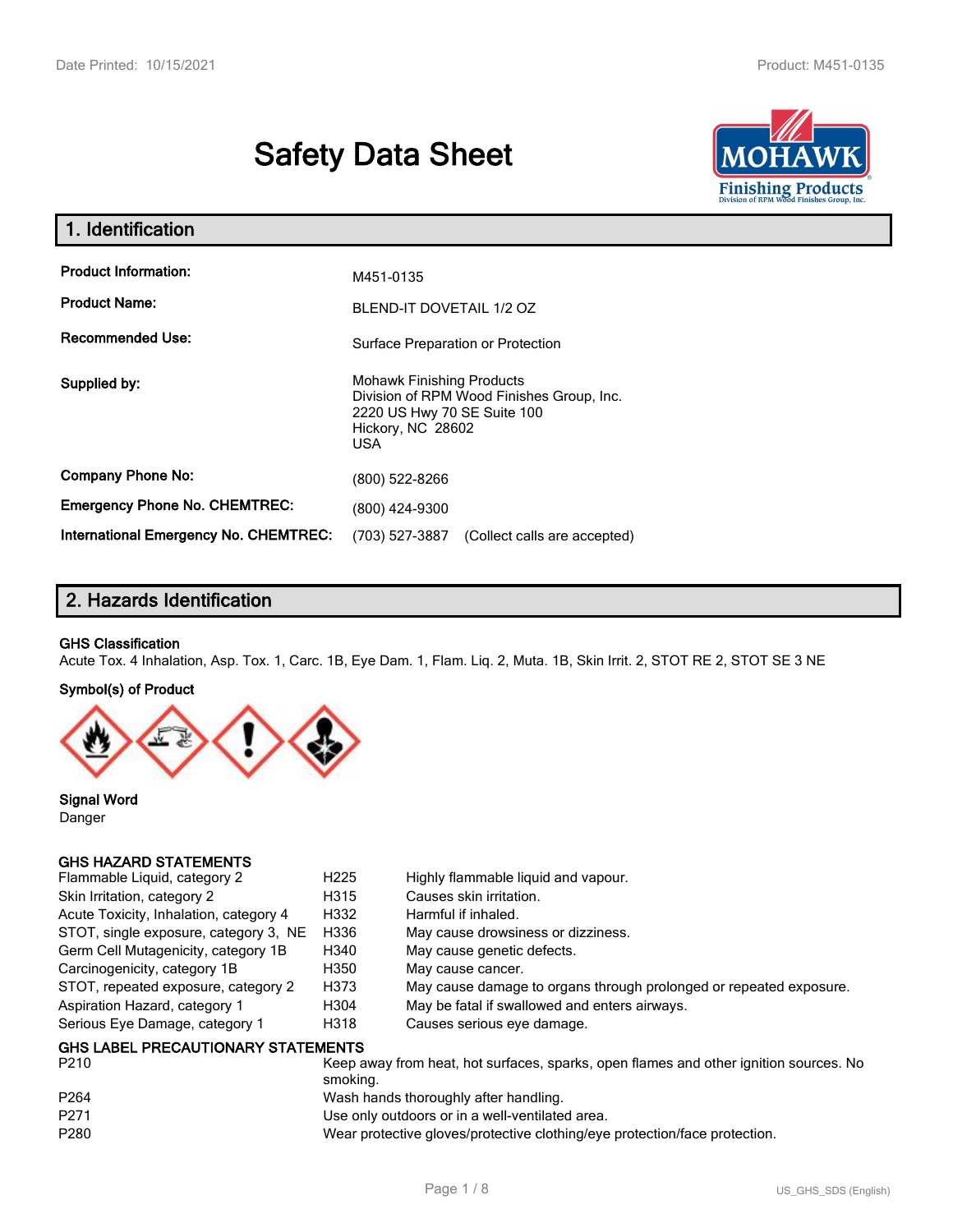| P331                                    | Do NOT induce vomiting.                                                                                                             |
|-----------------------------------------|-------------------------------------------------------------------------------------------------------------------------------------|
| P405                                    | Store locked up.                                                                                                                    |
| P302+P352                               | IF ON SKIN: Wash with plenty of soap and water.                                                                                     |
| P303+P361+P353                          | IF ON SKIN (or hair): Take off immediately all contaminated clothing. Rinse skin with<br>water/shower.                              |
| P305+P351+P338                          | IF IN EYES: Rinse cautiously with water for several minutes. Remove contact lenses, if<br>present and easy to do. Continue rinsing. |
| P362+P364                               | Take off contaminated clothing and wash it before reuse.                                                                            |
| P403+P233                               | Store in a well-ventilated place. Keep container tightly closed.                                                                    |
| P <sub>201</sub>                        | Obtain special instructions before use.                                                                                             |
| P <sub>260</sub>                        | Do not breathe dust/fume/gas/mist/vapours/spray.                                                                                    |
| P304+P340                               | IF INHALED: Remove person to fresh air and keep comfortable for breathing.                                                          |
| P308+P313                               | IF exposed or concerned: Get medical advice/attention.                                                                              |
| P332+P313                               | If skin irritation occurs: Get medical advice/attention.                                                                            |
| P403+P235                               | Store in a well-ventilated place. Keep cool.                                                                                        |
| P301+P310                               | IF SWALLOWED: Immediately call a POISON CENTER or doctor/physician.                                                                 |
| <b>GHS SDS PRECAUTIONARY STATEMENTS</b> |                                                                                                                                     |
| P <sub>240</sub>                        | Ground/bond container and receiving equipment.                                                                                      |
| P <sub>241</sub>                        | Use explosion-proof electrical/ventilating/lighting/equipment.                                                                      |
| P242                                    | Use only non-sparking tools.                                                                                                        |
| P243                                    | Take precautionary measures against static discharge.                                                                               |

# **3. Composition/Information on ingredients**

| <b>Chemical Name</b><br>titanium dioxide<br>n-butyl acetate<br>petroleum distillate<br>butanol | CAS-No.<br>13463-67-7<br>123-86-4<br>64742-49-0<br>$71-36-3$ | <u>Wt. %</u><br>$10 - 25$<br>$10 - 25$<br>$10 - 25$<br>$2.5 - 10$   | <b>GHS Symbols</b><br>GHS08<br>GHS02-GHS07<br>GHS08<br>GHS02-GHS05-<br>GHS07 | <b>GHS Statements</b><br>H351<br>H <sub>226</sub> -336<br>H304-340-350<br>H226-302-315-318-332-335-336 |
|------------------------------------------------------------------------------------------------|--------------------------------------------------------------|---------------------------------------------------------------------|------------------------------------------------------------------------------|--------------------------------------------------------------------------------------------------------|
| pm acetate<br>ethanol<br>aliphatic petroleum distillates<br>eep<br>toluene                     | 108-65-6<br>64-17-5<br>64742-47-8<br>763-69-9<br>108-88-3    | $2.5 - 10$<br>$2.5 - 10$<br>$2.5 - 10$<br>$2.5 - 10$<br>$1.0 - 2.5$ | GHS02-GHS07<br>GHS02<br>GHS07-GHS08<br>GHS06<br>GHS02-GHS07-<br>GHS08        | H <sub>226</sub> -332<br>H <sub>225</sub><br>H304-332<br>H <sub>331</sub><br>H225-304-315-332-336-373  |
| m-xylene<br>carbon black<br>ethylbenzene<br>p-xylene                                           | 108-38-3<br>1333-86-4<br>100-41-4<br>106-42-3                | $1.0 - 2.5$<br>$0.1 - 1.0$<br>$0.1 - 1.0$<br>$0.1 - 1.0$            | GHS02-GHS07<br>GHS02<br>GHS02-GHS07-<br>GHS08<br>GHS02-GHS07                 | H <sub>226</sub> -315-332<br>H <sub>251</sub><br>H <sub>225</sub> -304-332-373<br>H226-315-332         |

The exact percentage (concentration) of ingredients is being withheld as a trade secret.

The text for GHS Hazard Statements shown above (if any) is given in the "Other information" Section.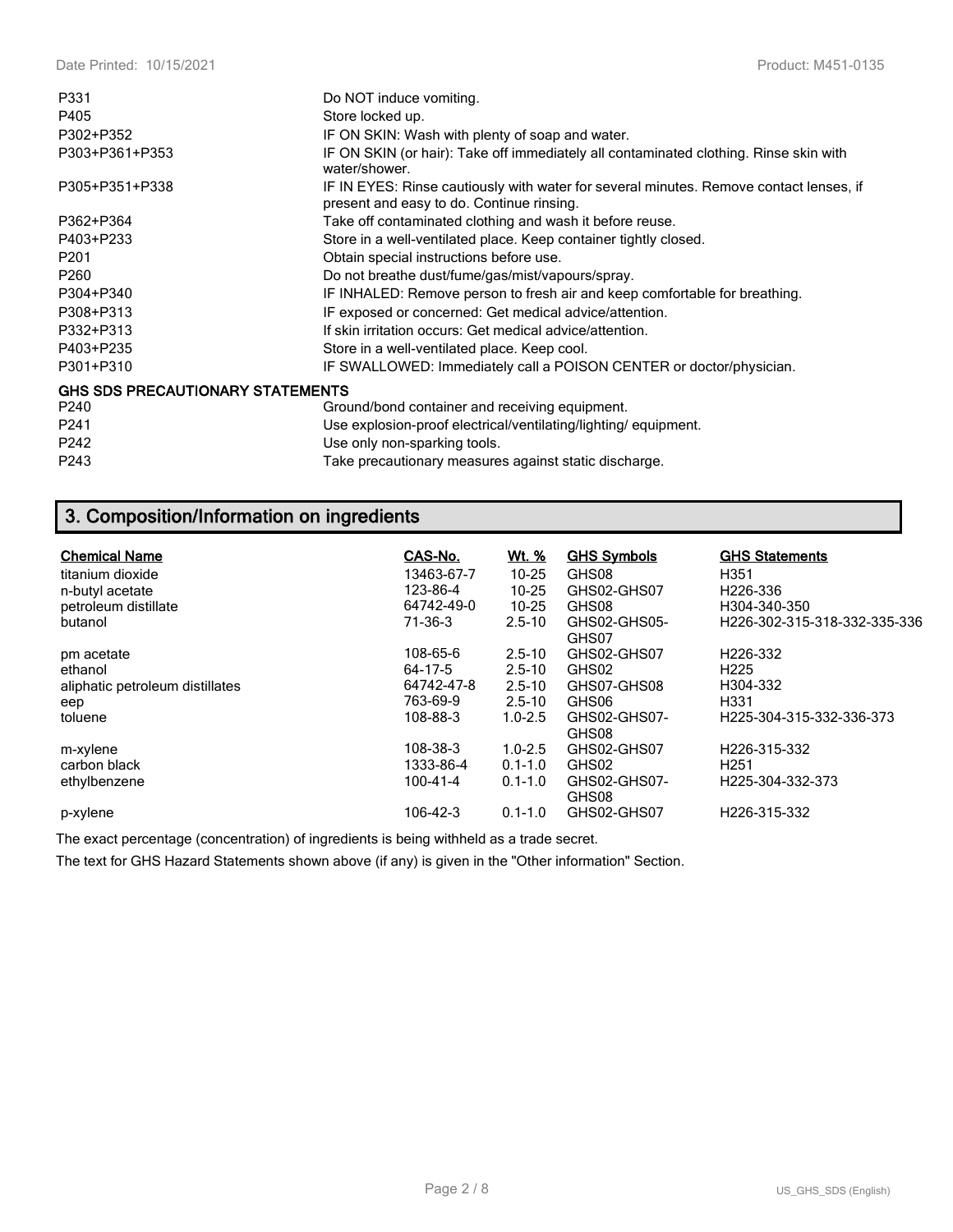## **4. First-aid Measures**



FIRST AID - EYE CONTACT: IF IN EYES: Rinse cautiously with water for several minutes. Remove contact lenses, if present and easy to do. Continue rinsing.

FIRST AID - SKIN CONTACT: IF ON SKIN: Wash with plenty of soap and water. IF ON SKIN (or hair): Take off immediately all contaminated clothing. Rinse skin with water/shower. Take off contaminated clothing and wash it before reuse. If skin irritation occurs: Get medical advice/attention.

FIRST AID - INGESTION: Do NOT induce vomiting. IF SWALLOWED: Immediately call a POISON CENTER or doctor/physician.

FIRST AID - INHALATION: IF INHALED: Remove person to fresh air and keep comfortable for breathing.

## **5. Fire-fighting Measures**

**SPECIAL FIREFIGHTING PROCEDURES:** Evacuate all persons from the fire area to a safe location. Move non-burning material, as feasible, to a safe location as soon as possible. Fire fighters should be protected from potential explosion hazards while extinguishing the fire. Wear self-contained breathing apparatus (SCBA) and full fire-fighting protective clothing. Thoroughly decontaminate all protective equipment after use. Containers of this material may build up pressure if exposed to heat (fire). Use water spray to cool fire-exposed containers. Use water spray to disperse vapors if a spill or leak has not ignited. DO NOT extinguish a fire resulting from the flow of flammable liquid until the flow of the liquid is effectively shut off. This precaution will help prevent the accumulation of an explosive vapor-air mixture after the initial fire is extinguished.

**FIREFIGHTING EQUIPMENT:** This is a NFPA/OSHA Class 1B or less flammable liquid. Follow NFPA30, Chapter 16 for fire protection and fire suppression. Use a dry chemical, carbon dioxide, or similar ABC fire extinguisher for incipeint fires. Water may be used to cool and prevent rupture of containers that are exposed to heat from fire.

### **6. Accidental Release Measures**

#### **ENVIRONMENTAL MEASURES:** No Information

**STEPS TO BE TAKEN IN CASE MATERIAL IS RELEASED OR SPILLED:** Follow personal protective equipment recommendations found in Section VIII. Personal protective equipment needs must be evaluated based on information provided on this sheet and the special circumstances created by the spill including; the material spilled, the quantity of the spill, the area in which the spill occurred, and the training and the expertise of employees in the area responding to the spill. Never exceed any occupational exposure limits. Shut off ignition sources; including electrical equipment and flames. Do not allow smoking in the area. Do not allow the spilled product to enter public drainage system or open waterways.

#### **7. Handling and Storage**



**HANDLING:** Avoid inhalation and contact with eyes, skin, and clothing. Wash hands thoroughly after handling and before eating or drinking. In keeping with safe handling practices, avoid ignition sources (smoking, flames, pilot lights, electrical sparks); ground and bond containers when transferring the material to prevent static electricity sparks that could ignite vapor and use spark proof tools and explosion proof equipment. Empty containers may retain product residue or vapor. Do not pressurize, cut, weld, braze, solder, drill, grind, or expose container to heat, flame, sparks, static electricity, or other sources of ignition. Any of these actions can potentially cause an explosion that may lead to injury.

**STORAGE:** Keep containers closed when not in use. Store in cool well ventilated space away from incompatible materials.

# **8. Exposure Controls/Personal Protection**

| Ingredients with Occupational Exposure Limits |                      |                       |                     |                         |  |
|-----------------------------------------------|----------------------|-----------------------|---------------------|-------------------------|--|
| <b>Chemical Name</b>                          | <b>ACGIH TLV-TWA</b> | <b>ACGIH-TLV STEL</b> | <b>OSHA PEL-TWA</b> | <b>OSHA PEL-CEILING</b> |  |
| titanium dioxide                              | 10 mg/m $3$          | N.D.                  | 15 mg/m $3$         | N.D.                    |  |
| n-butyl acetate                               | 50 ppm               | $150$ ppm             | $150$ ppm           | N.D.                    |  |
| petroleum distillate                          | N.D.                 | N.D.                  | N.D.                | N.D.                    |  |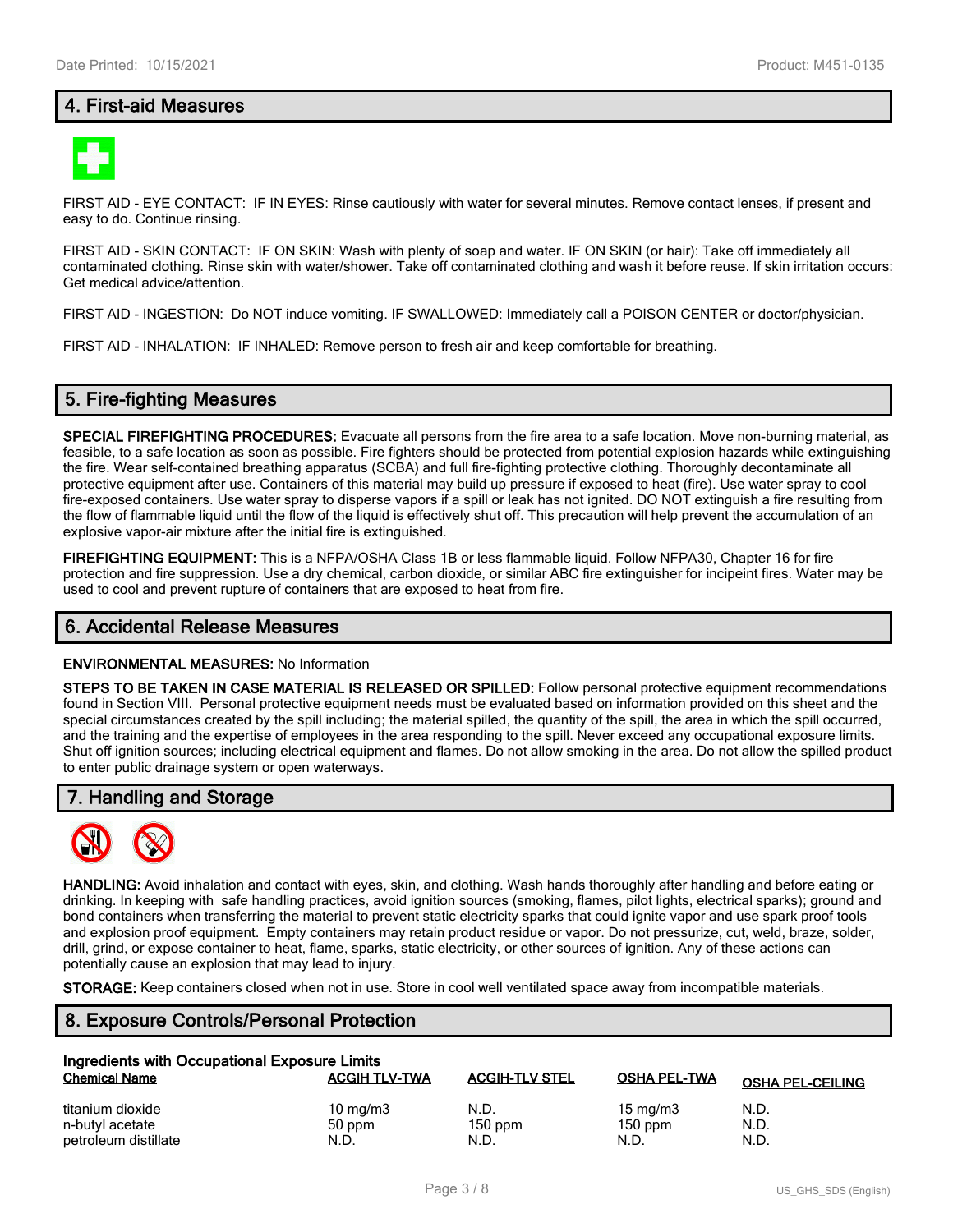| butanol                         | 20 ppm           | N.D.       | $100$ ppm          | N.D.    |
|---------------------------------|------------------|------------|--------------------|---------|
| pm acetate                      | N.D.             | N.D.       | N.D.               | N.D.    |
| ethanol                         | N.D.             | $1000$ ppm | $1000$ ppm         | N.D.    |
| aliphatic petroleum distillates | N.D.             | N.D.       | N.D.               | N.D.    |
| eep                             | N.D.             | N.D.       | N.D.               | N.D.    |
| toluene                         | 20 ppm           | N.D.       | $200$ ppm          | 300 ppm |
| m-xylene                        | $100$ ppm        | $150$ ppm  | $100$ ppm          | N.D.    |
| carbon black                    | $3 \text{ mg/m}$ | N.D.       | $3.5 \text{ mg/m}$ | N.D.    |
| ethylbenzene                    | 20 ppm           | N.D.       | $100$ ppm          | N.D.    |
| p-xylene                        | $100$ ppm        | $150$ ppm  | $100$ ppm          | N.D.    |

**Further Advice: MEL = Maximum Exposure Limit OES = Occupational Exposure Standard SUP = Supplier's Recommendation Sk = Skin Sensitizer N.E. = Not Established N.D. = Not Determined**

#### **Personal Protection**



**RESPIRATORY PROTECTION:** Use adequate engineering controls and ventilation to keep levels below recommended or statutory exposure limits. If exposure levels exceed limits use appropriate approved respiratory protection equipment.



**SKIN PROTECTION:** Wear chemical resistant footwear and clothing such as gloves, an apron or a whole body suit as appropriate.



**EYE PROTECTION:** Wear chemical-resistant glasses and/or goggles and a face shield when eye and face contact is possible due to splashing or spraying of material.



**OTHER PROTECTIVE EQUIPMENT:** No Information



**HYGIENIC PRACTICES:** It is good practice to avoid contact with the product and/or its vapors, mists or dust by using appropriate protective measures. Wash thoroughly after handling and before eating or drinking.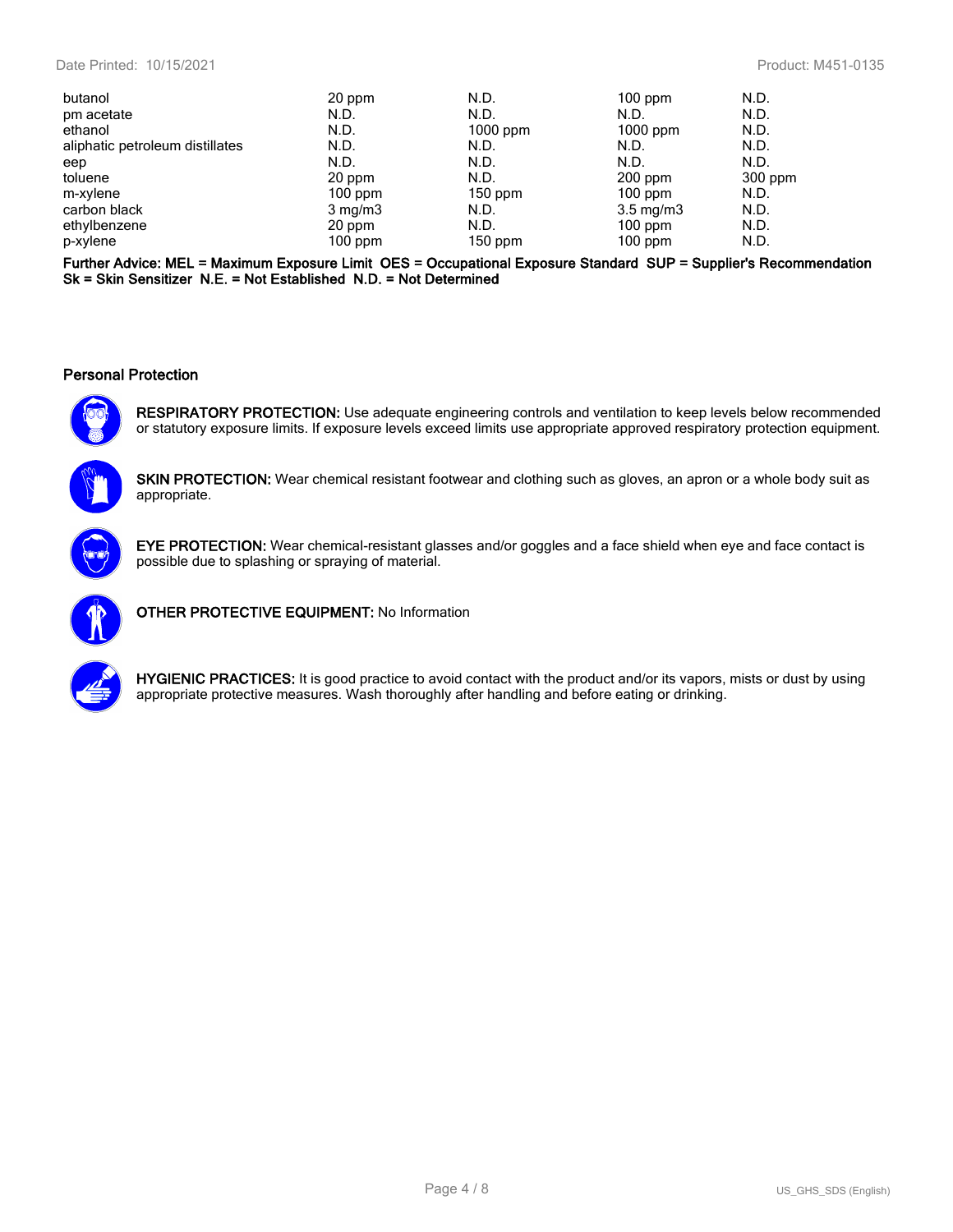**N.I. = No Information**

# **9. Physical and Chemical Properties**

| Appearance:                    | Colored Liquid             | <b>Physical State:</b>                      | <b>LIQUID</b>  |
|--------------------------------|----------------------------|---------------------------------------------|----------------|
| Odor:                          | <b>Strong Solvent</b>      | <b>Odor Threshold:</b>                      | Not determined |
| Density, g/cm3:                | 1.117                      | pH:                                         | Not determined |
| Freeze Point, °F:              | Not determined             | Viscosity:                                  | Not determined |
| <b>Solubility in Water:</b>    | Not determined             | Partition Coefficient, n-octanol/<br>water: | Not determined |
| Decomposition temperature, °F: | Not determined             | <b>Explosive Limits, %:</b>                 | Not determined |
| Boiling Range, °F:             | $>$ 100 °F                 | Flash Point, °F:                            | $55^{\circ}$ F |
| Combustibility:                | <b>Supports Combustion</b> | Auto-Ignition Temperature, °F:              | Not determined |
| <b>Evaporation Rate:</b>       | Faster than Diethyl Ether  | Vapor Pressure, mmHq:                       | Not determined |
| Vapor Density:                 | Not determined             |                                             |                |

# **10. Stability and reactivity**

**STABILITY:** Stable under normal conditions.

**CONDITIONS TO AVOID:** Heat, flames and sparks.

**INCOMPATIBILITY:** Acids, Bases, Oxidizing agents

**HAZARDOUS DECOMPOSITION PRODUCTS:** Not determined.

## **11. Toxicological information**

**Practical Experiences**

**EMERGENCY OVERVIEW:** No Information

**EFFECT OF OVEREXPOSURE - EYE CONTACT:** No Information

**EFFECT OF OVEREXPOSURE - INGESTION:** No Information

**EFFECT OF OVEREXPOSURE - INHALATION:** No Information

**EFFECT OF OVEREXPOSURE - SKIN CONTACT:** No Information

**CARCINOGENICITY:** May cause cancer.

This product contains Titanium Dioxide, which is listed by IARC as possibly carcinogenic to humans (Group 2B). This listing is based on inadequate evidence of carcinogenicity in humans and sufficient evidence in experimental animals. This classification is relevant when exposed to titanium dioxide in dust or powder form only, including cured product that is subject to sanding, grinding, cutting, or other surface preparation activities.

### **PRIMARY ROUTE(S) OF ENTRY:**

**Eye Contact, Skin Contact, Ingestion, Inhalation**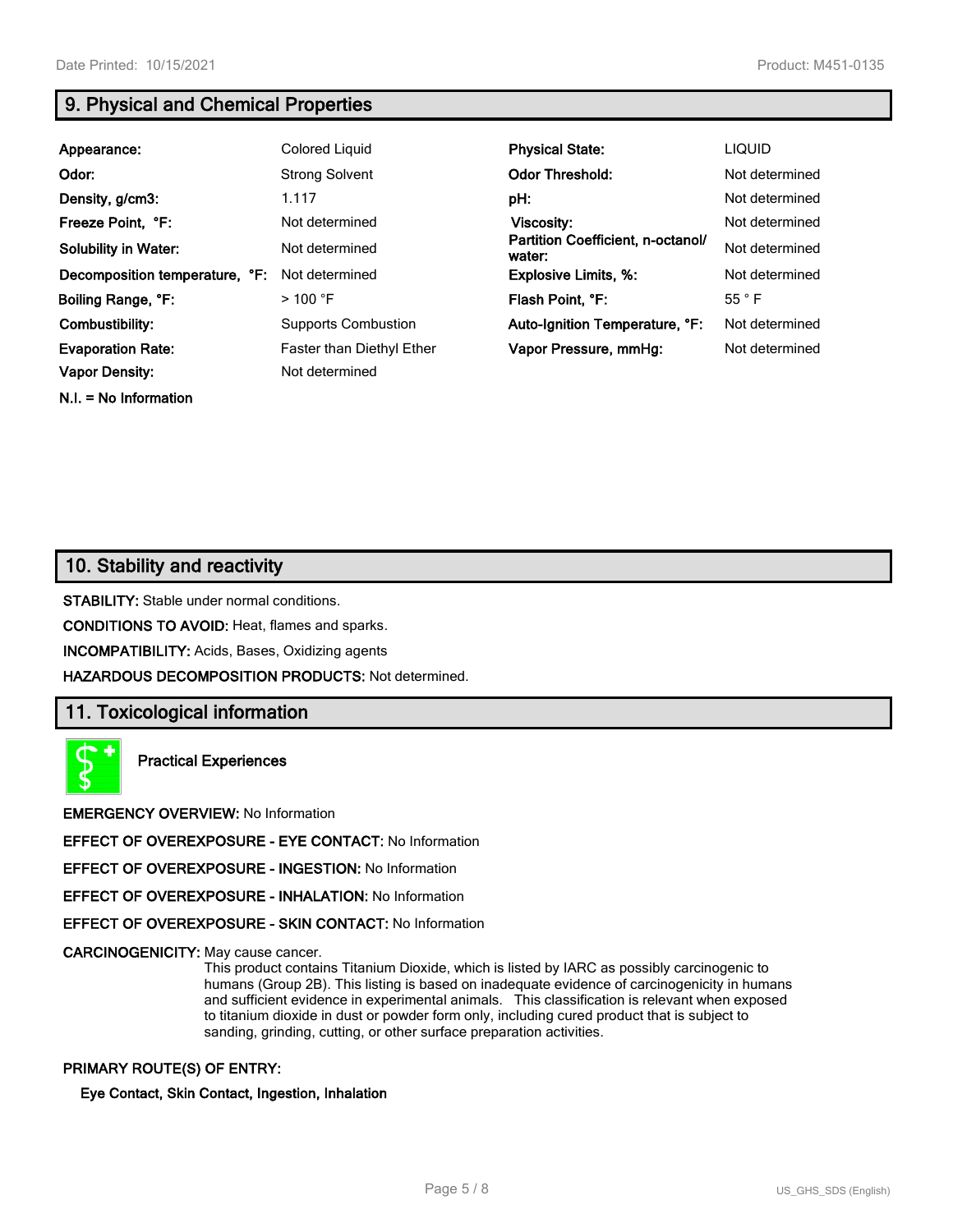## **Acute Toxicity Values**

## **The acute effects of this product have not been tested. Data on individual components are tabulated below**

| CAS-No.<br>13463-67-7 | <b>Chemical Name</b><br>titanium dioxide | Oral LD50<br>>10000 mg/kg Rat | Dermal LD50<br>>10000 mg/kg Rabbit >20 mg/l | Vapor LC50     |
|-----------------------|------------------------------------------|-------------------------------|---------------------------------------------|----------------|
| 123-86-4              | n-butyl acetate                          | 14130 mg/kg Rat               | >17600 mg/kg Rabbit 23.4 mg/l Rat           |                |
| 64742-49-0            | petroleum distillate                     | >5000 mg/kg Rat               | >3160 mg/kg Rabbit                          | 54 mg/l Rat    |
| 71-36-3               | butanol                                  | 700 mg/kg Rat                 | 3402 mg/kg Rabbit                           | 8000 mg/l Rat  |
| 108-65-6              | pm acetate                               | 8532 mg/kg Rat                | >5000 mg/kg Rabbit                          | $>20$ mg/L     |
| 64-17-5               | ethanol                                  | 7060 mg/kg Rat                | 15,800 mg/kg                                | 124.7 mg/L Rat |
| 64742-47-8            | aliphatic petroleum distillates          | >5000 mg/kg Rat               | >2000 mg/kg Rabbit                          | >13 mg/L Rat   |
| 763-69-9              | eep                                      | 3200 mg/kg Rat                | 4080 mg/kg Rabbit                           | $>20$ mg/l     |
| 108-88-3              | toluene                                  | 2600 mg/kg Rat                | 12000 mg/kg Rabbit                          | 12.5 mg/L Rat  |
| 108-38-3              | m-xylene                                 | 5000 mg/kg Rat                | 6500 mg/kg Rabbit                           | >20 mg/l Rat   |
| 1333-86-4             | carbon black                             | >5000 mg/kg Rat               | >3000 mg/kg Rabbit                          | $>20$ mg/l     |
| 100-41-4              | ethylbenzene                             | 3500 mg/kg Rat                | 15400 mg/kg Rabbit                          | 17.2 mg/L Rat  |
| 106-42-3              | p-xylene                                 | 4029 mg/kg Rat                | >2000 mg/kg rabbit                          | >20 mg/l Rat   |

**N.I. = No Information**

# **12. Ecological information**

**ECOLOGICAL INFORMATION:** Ecological evaluation of this material has not been performed; however, do not allow the product to be released to the environment without governmental approval/permits.

# **13. Disposal Information**



**DISPOSAL METHOD:** Waste from this material may be a listed and/or characteristic hazardous waste. Dispose of material, contaminated absorbent, container and unused contents in accordance with local, state, and federal regulations.

**STEPS TO BE TAKEN IN CASE MATERIAL IS RELEASED OR SPILLED:** Follow personal protective equipment recommendations found in Section VIII. Personal protective equipment needs must be evaluated based on information provided on this sheet and the special circumstances created by the spill including; the material spilled, the quantity of the spill, the area in which the spill occurred, and the training and the expertise of employees in the area responding to the spill. Never exceed any occupational exposure limits. Shut off ignition sources; including electrical equipment and flames. Do not allow smoking in the area. Do not allow the spilled product to enter public drainage system or open waterways.

# **14. Transport Information**

#### **SPECIAL TRANSPORT PRECAUTIONS:** No Information

- **IATA:** ID8000, CONSUMER COMMODITY, 9
- **IMDG:** LIMITED QUANTITY UN1263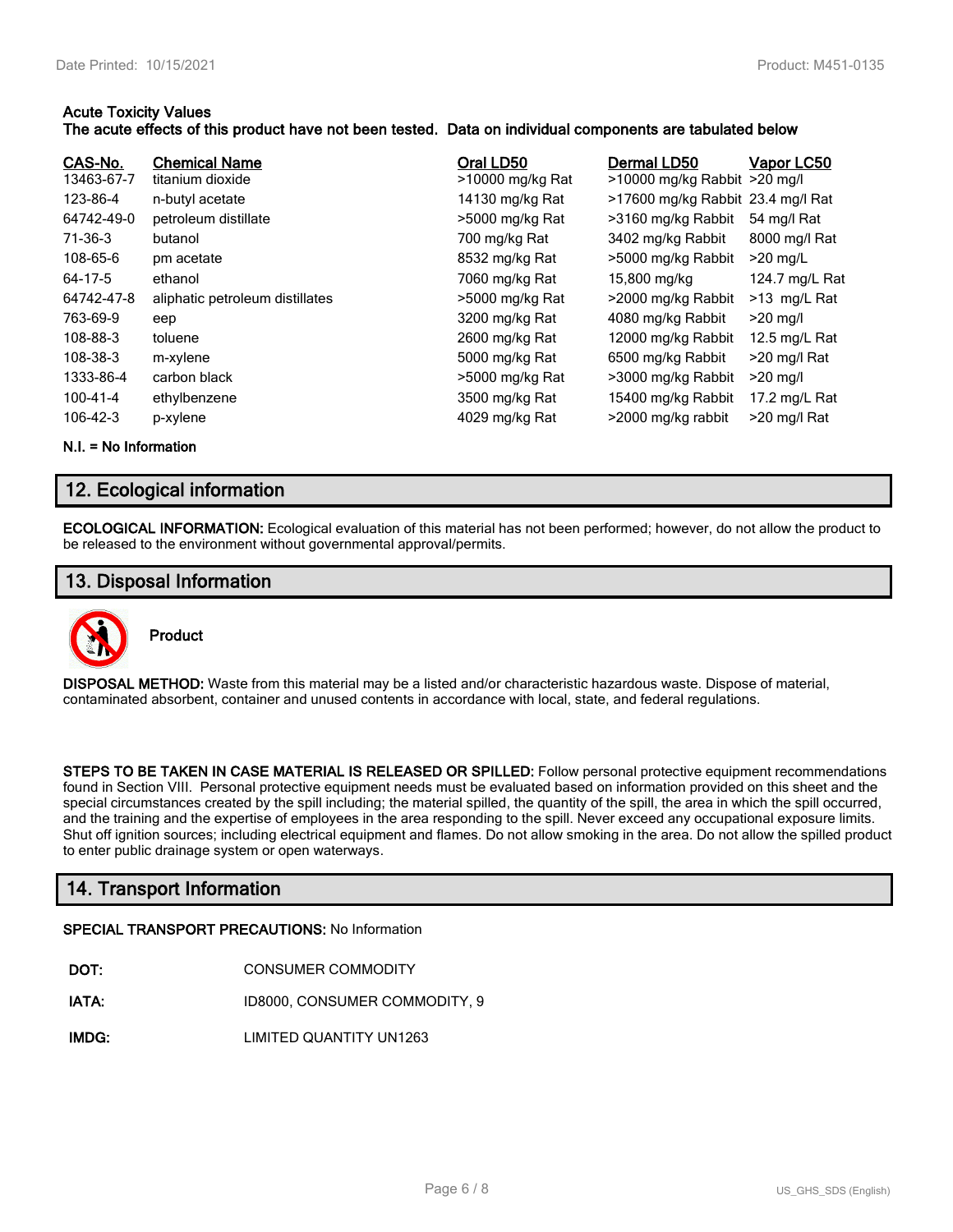# **15. Regulatory Information**

## **U.S. Federal Regulations:**

#### **CERCLA - SARA Hazard Category**

This product has been reviewed according to the EPA 'Hazard Categories' promulgated under Sections 311 and 312 of the Superfund Amendment and Reauthorization Act of 1986 (SARA Title III) and is considered, under applicable definitions, to meet the following categories:

Fire Hazard, Acute Health Hazard, Chronic Health Hazard

## **SARA SECTION 313**

This product contains the following substances subject to the reporting requirements of Section 313 of Title III of the Superfund Amendment and Reauthorization Act of 1986 and 40 CFR part 372:

| <b>Chemical Name</b> | CAS-No.  | <u>Wt. %</u> |
|----------------------|----------|--------------|
| butanol              | 71-36-3  | 6.99         |
| toluene              | 108-88-3 | 1.82         |
| m-xylene             | 108-38-3 | 1.48         |

## **TOXIC SUBSTANCES CONTROL ACT**

This product contains the following chemical substances subject to the reporting requirements of TSCA 12(B) if exported from the United States:

| <b>Chemical Name</b>         | CAS-No.  |
|------------------------------|----------|
| octamethylcyclotetrasiloxane | 556-67-2 |

# **U.S. State Regulations:**

#### **CALIFORNIA PROPOSITION 65**

WARNING: Cancer and Reproductive Harm - www.P65Warnings.ca.gov.

Titanium Dioxide, Cancer, 23.7681% Toluene, Reproductive Harm, 1.8157%

|  | 16. Other Information |  |
|--|-----------------------|--|
|  |                       |  |

| <b>Revision Date:</b><br>Reason for revision: |  | 9/15/2021                                                                                                                                                       |  | <b>Supersedes Date:</b> |  |                             | 7/25/2021 |
|-----------------------------------------------|--|-----------------------------------------------------------------------------------------------------------------------------------------------------------------|--|-------------------------|--|-----------------------------|-----------|
|                                               |  | Substance and/or Product Properties Changed in Section(s):<br>01 - Product Information<br>05 - Flammability Information<br>09 - Physical & Chemical Information |  |                         |  |                             |           |
| Datasheet produced by:                        |  | <b>Regulatory Department</b>                                                                                                                                    |  |                         |  |                             |           |
| <b>HMIS Ratings:</b>                          |  |                                                                                                                                                                 |  |                         |  |                             |           |
| Health:                                       |  | Flammability:                                                                                                                                                   |  | <b>Reactivity:</b>      |  | <b>Personal Protection:</b> | Х         |
|                                               |  |                                                                                                                                                                 |  |                         |  |                             |           |

#### **Volatile Organic Compounds, gr/ltr:** 591

#### **Text for GHS Hazard Statements shown in Section 3 describing each ingredient:**

| H <sub>225</sub> | Highly flammable liquid and vapour.           |
|------------------|-----------------------------------------------|
| H <sub>226</sub> | Flammable liquid and vapour.                  |
| H <sub>251</sub> | Self-heating: may catch fire.                 |
| H302             | Harmful if swallowed.                         |
| H304             | May be fatal if swallowed and enters airways. |